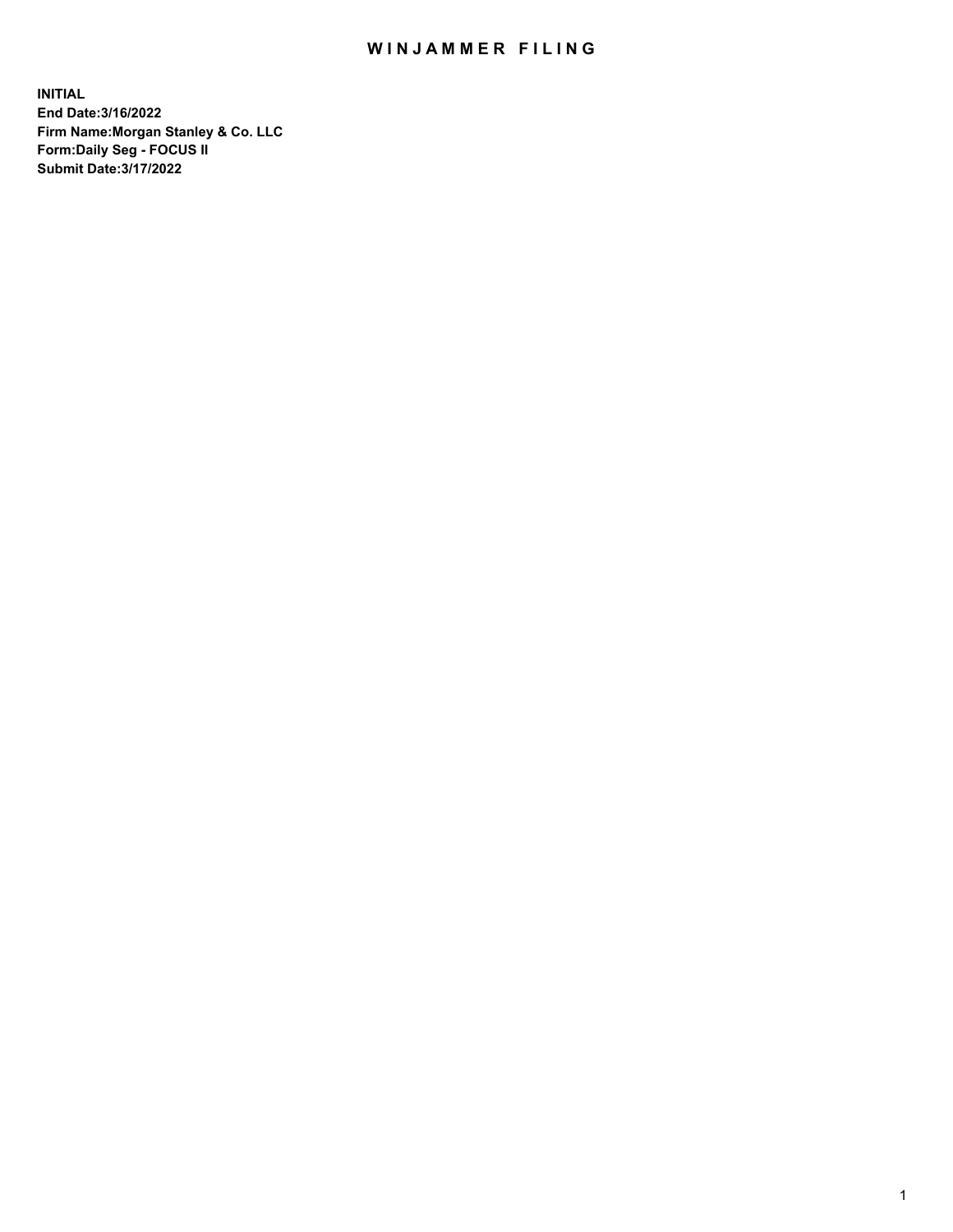**INITIAL End Date:3/16/2022 Firm Name:Morgan Stanley & Co. LLC Form:Daily Seg - FOCUS II Submit Date:3/17/2022 Daily Segregation - Cover Page**

| Name of Company                                                                                                                                                                                                                                                                                                                | Morgan Stanley & Co. LLC                               |
|--------------------------------------------------------------------------------------------------------------------------------------------------------------------------------------------------------------------------------------------------------------------------------------------------------------------------------|--------------------------------------------------------|
| <b>Contact Name</b>                                                                                                                                                                                                                                                                                                            | <b>Ikram Shah</b>                                      |
| <b>Contact Phone Number</b>                                                                                                                                                                                                                                                                                                    | 212-276-0963                                           |
| <b>Contact Email Address</b>                                                                                                                                                                                                                                                                                                   | Ikram.shah@morganstanley.com                           |
| FCM's Customer Segregated Funds Residual Interest Target (choose one):<br>a. Minimum dollar amount: ; or<br>b. Minimum percentage of customer segregated funds required:% ; or<br>c. Dollar amount range between: and; or<br>d. Percentage range of customer segregated funds required between:% and%.                         | 235,000,000<br><u>0</u><br>0 <sup>0</sup><br><u>00</u> |
| FCM's Customer Secured Amount Funds Residual Interest Target (choose one):<br>a. Minimum dollar amount: ; or<br>b. Minimum percentage of customer secured funds required:% ; or<br>c. Dollar amount range between: and; or<br>d. Percentage range of customer secured funds required between:% and%.                           | 140,000,000<br><u>0</u><br><u>00</u><br>00             |
| FCM's Cleared Swaps Customer Collateral Residual Interest Target (choose one):<br>a. Minimum dollar amount: ; or<br>b. Minimum percentage of cleared swaps customer collateral required:% ; or<br>c. Dollar amount range between: and; or<br>d. Percentage range of cleared swaps customer collateral required between:% and%. | 92,000,000<br><u>0</u><br><u>00</u><br>00              |

Attach supporting documents CH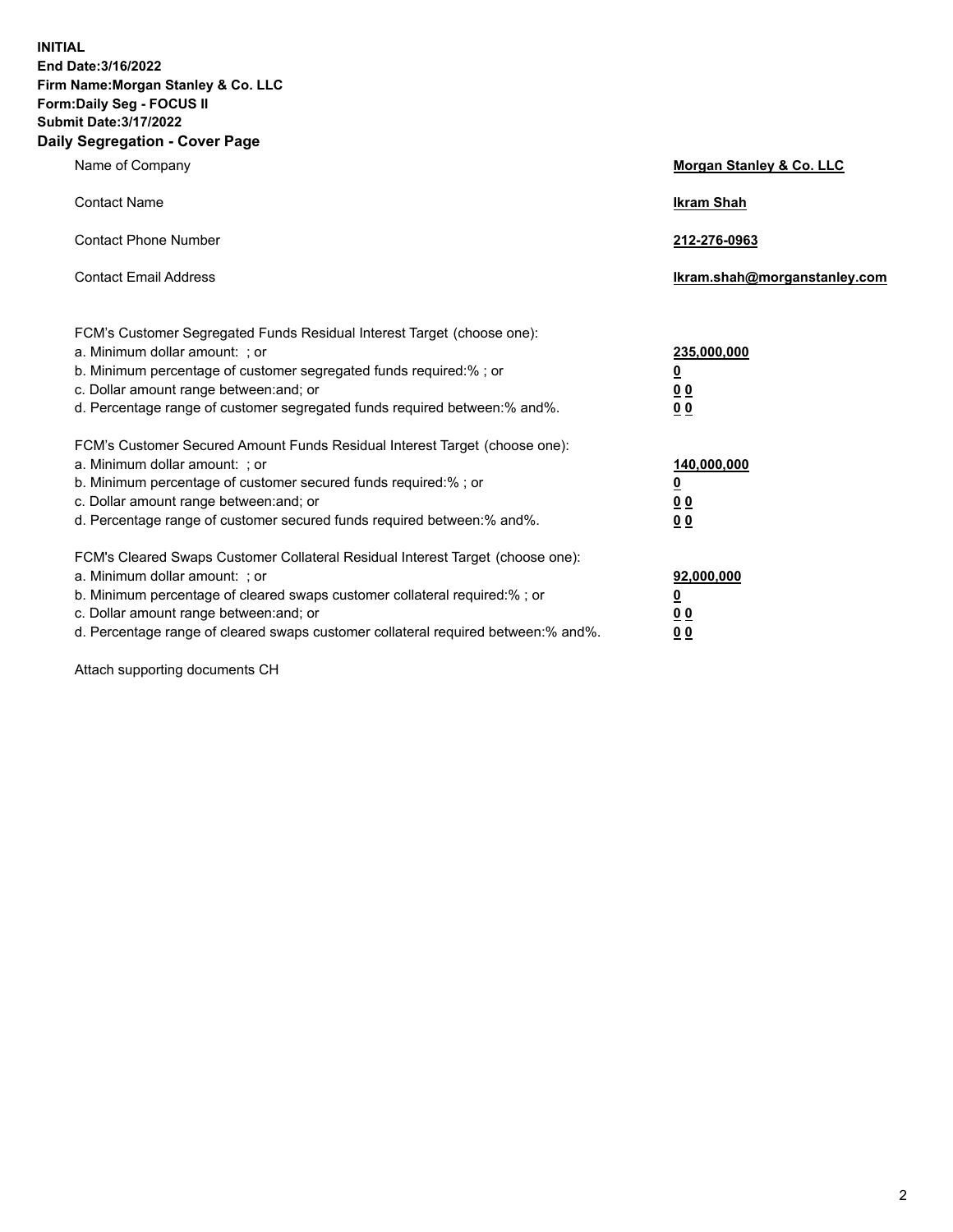## **INITIAL End Date:3/16/2022 Firm Name:Morgan Stanley & Co. LLC Form:Daily Seg - FOCUS II Submit Date:3/17/2022 Daily Segregation - Secured Amounts**

Foreign Futures and Foreign Options Secured Amounts Amount required to be set aside pursuant to law, rule or regulation of a foreign government or a rule of a self-regulatory organization authorized thereunder 1. Net ledger balance - Foreign Futures and Foreign Option Trading - All Customers A. Cash **5,772,462,894** [7315] B. Securities (at market) **2,306,152,447** [7317] 2. Net unrealized profit (loss) in open futures contracts traded on a foreign board of trade **2,153,920,073** [7325] 3. Exchange traded options a. Market value of open option contracts purchased on a foreign board of trade **229,105,737** [7335] b. Market value of open contracts granted (sold) on a foreign board of trade **-209,549,296** [7337] 4. Net equity (deficit) (add lines 1. 2. and 3.) **10,252,091,855** [7345] 5. Account liquidating to a deficit and account with a debit balances - gross amount **69,924,557** [7351] Less: amount offset by customer owned securities **-58,845,537** [7352] **11,079,020** 6. Amount required to be set aside as the secured amount - Net Liquidating Equity Method (add lines 4 and 5) 7. Greater of amount required to be set aside pursuant to foreign jurisdiction (above) or line 6. FUNDS DEPOSITED IN SEPARATE REGULATION 30.7 ACCOUNTS 1. Cash in banks A. Banks located in the United States **300,039,593** [7500] B. Other banks qualified under Regulation 30.7 **446,616,297** [7520] **746,655,890** 2. Securities A. In safekeeping with banks located in the United States **1,018,645,292** [7540] B. In safekeeping with other banks qualified under Regulation 30.7 **86,889,796** [7560] **1,105,535,088**

- 
- 3. Equities with registered futures commission merchants
	-
	- B. Securities **0** [7590]
	- C. Unrealized gain (loss) on open futures contracts **2,748,379** [7600]
	- D. Value of long option contracts **0** [7610]
	- E. Value of short option contracts **0** [7615] **25,027,373** [7620]
- 4. Amounts held by clearing organizations of foreign boards of trade
	-
	- B. Securities **0** [7650]
	- C. Amount due to (from) clearing organization daily variation **0** [7660]
	- D. Value of long option contracts **0** [7670]
	- E. Value of short option contracts **0** [7675] **0** [7680]
- 5. Amounts held by members of foreign boards of trade
	-
	-
	- C. Unrealized gain (loss) on open futures contracts **2,151,171,694** [7720]
	- D. Value of long option contracts **229,105,737** [7730]
	-
- 6. Amounts with other depositories designated by a foreign board of trade **0** [7760]
- 7. Segregated funds on hand **0** [7765]
- 8. Total funds in separate section 30.7 accounts **10,537,084,853** [7770]
- 9. Excess (deficiency) Set Aside for Secured Amount (subtract line 7 Secured Statement Page 1 from Line 8)
- 10. Management Target Amount for Excess funds in separate section 30.7 accounts **140,000,000** [7780]
- 11. Excess (deficiency) funds in separate 30.7 accounts over (under) Management Target **133,913,978** [7785]

**0** [7305]

[7354] **10,263,170,875** [7355]

**10,263,170,875** [7360]

[7530]

[7570]

A. Cash **22,278,994** [7580]

A. Cash **0** [7640]

 A. Cash **5,288,521,008** [7700] B. Securities **1,200,617,359** [7710] E. Value of short option contracts **-209,549,296** [7735] **8,659,866,502** [7740] **273,913,978** [7380]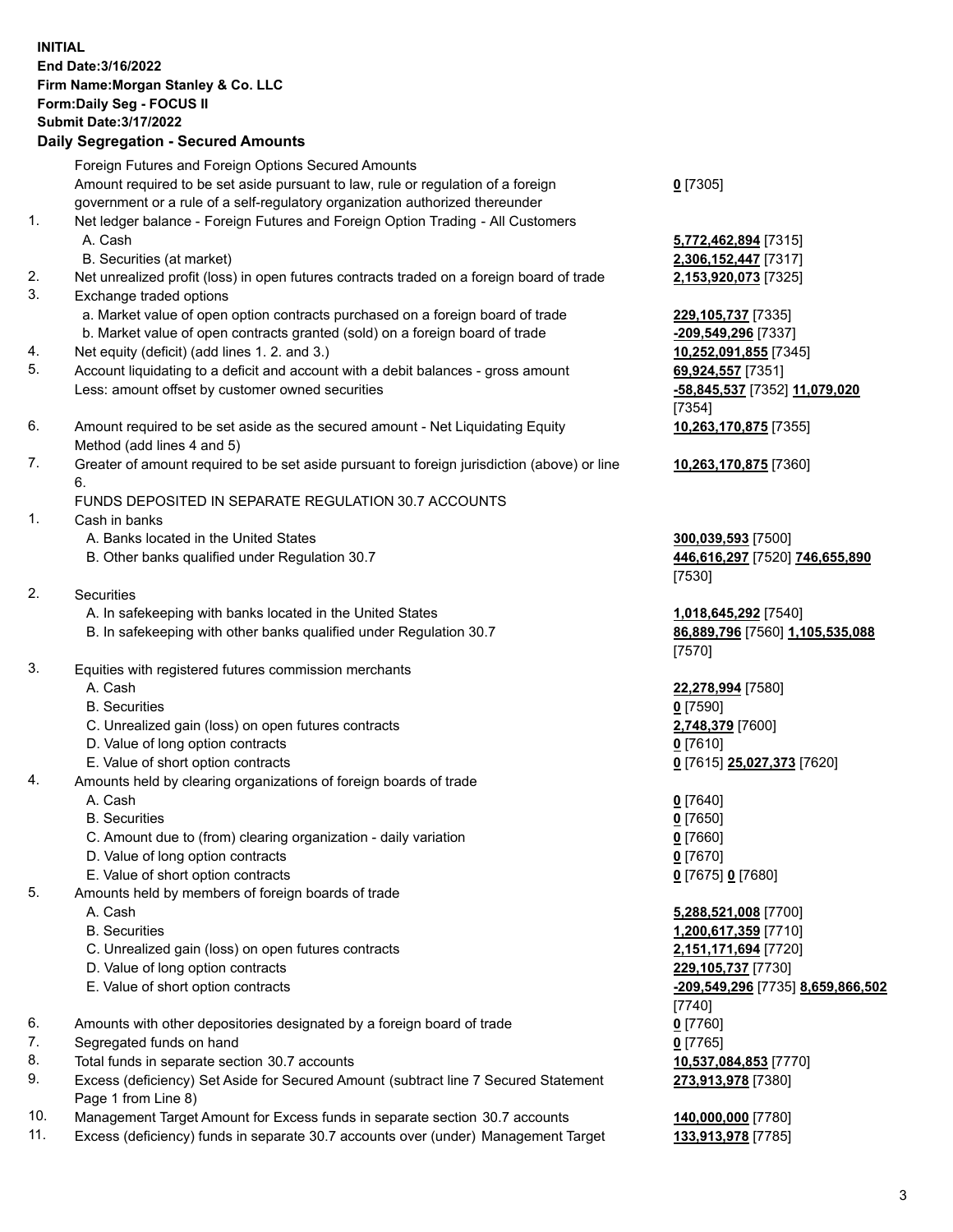**INITIAL End Date:3/16/2022 Firm Name:Morgan Stanley & Co. LLC Form:Daily Seg - FOCUS II Submit Date:3/17/2022 Daily Segregation - Segregation Statement** SEGREGATION REQUIREMENTS(Section 4d(2) of the CEAct) 1. Net ledger balance A. Cash **18,377,766,192** [7010] B. Securities (at market) **8,048,506,479** [7020] 2. Net unrealized profit (loss) in open futures contracts traded on a contract market **1,561,926,972** [7030] 3. Exchange traded options A. Add market value of open option contracts purchased on a contract market **1,702,817,277** [7032] B. Deduct market value of open option contracts granted (sold) on a contract market **-1,148,471,232** [7033] 4. Net equity (deficit) (add lines 1, 2 and 3) **28,542,545,688** [7040] 5. Accounts liquidating to a deficit and accounts with debit balances - gross amount **848,608,624** [7045] Less: amount offset by customer securities **-823,642,454** [7047] **24,966,170** [7050] 6. Amount required to be segregated (add lines 4 and 5) **28,567,511,858** [7060] FUNDS IN SEGREGATED ACCOUNTS 7. Deposited in segregated funds bank accounts A. Cash **4,288,233,297** [7070] B. Securities representing investments of customers' funds (at market) **0** [7080] C. Securities held for particular customers or option customers in lieu of cash (at market) **2,116,283,801** [7090] 8. Margins on deposit with derivatives clearing organizations of contract markets A. Cash **15,601,719,162** [7100] B. Securities representing investments of customers' funds (at market) **0** [7110] C. Securities held for particular customers or option customers in lieu of cash (at market) **5,771,559,241** [7120] 9. Net settlement from (to) derivatives clearing organizations of contract markets **460,069,417** [7130] 10. Exchange traded options A. Value of open long option contracts **1,702,817,277** [7132] B. Value of open short option contracts **and the set of our of the set of our of the set of the set of the set of the set of the set of the set of the set of the set of the set of the set of the set of the set of the set o** 11. Net equities with other FCMs A. Net liquidating equity **4,025,728** [7140] B. Securities representing investments of customers' funds (at market) **0** [7160] C. Securities held for particular customers or option customers in lieu of cash (at market) **0** [7170] 12. Segregated funds on hand **160,663,437** [7150] 13. Total amount in segregation (add lines 7 through 12) **28,956,900,128** [7180] 14. Excess (deficiency) funds in segregation (subtract line 6 from line 13) **389,388,270** [7190] 15. Management Target Amount for Excess funds in segregation **235,000,000** [7194]

16. Excess (deficiency) funds in segregation over (under) Management Target Amount Excess

**154,388,270** [7198]